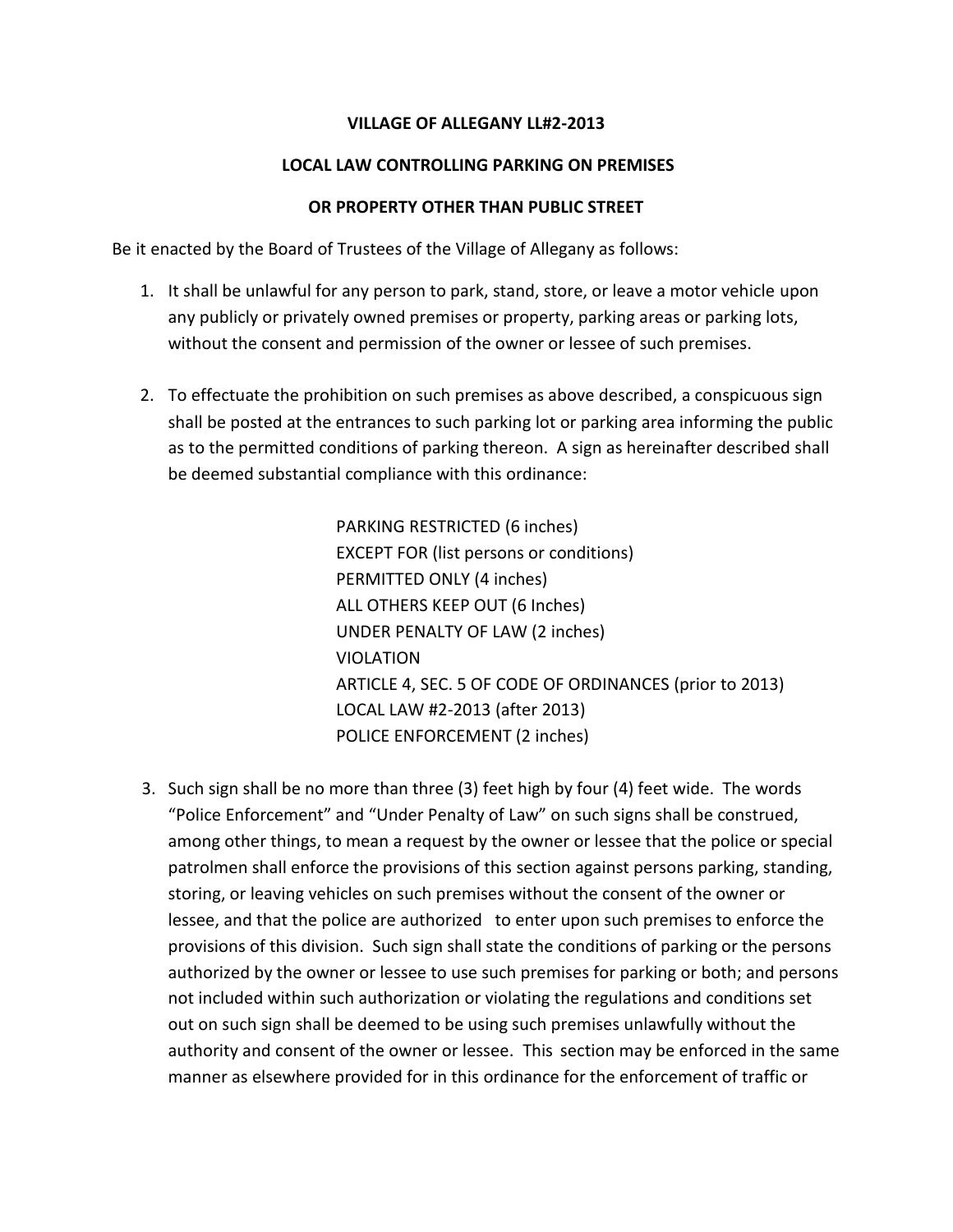parking ordinances, including the use of tags, summonses and towing, and any other procedure authorized by law.

- 4. Proof of ownership of a vehicle shall be presumptive evidence in an action for enforcement of this section that the owner parked or caused his vehicle to be parked on such premises.
- 5. If such premises adjoin or abut a building or structure whose entrances or exits open upon such parking area, no vehicle shall be left parked, standing or placed in such a manner as to obstruct such entrances or exits to the street or public right-of way; such passageway shall be equal in width to the width of such entrances or exits in each instance, but in no case shall be less than five (5) feet wide, and shall permit persons to enter and leave such building or structure with safety. A free standing sign or a sign attached to building or structure at the place of such entrances or exits shall inform users of such parking area as to such restrictions, and failure to obey the regulations herein contained shall be deemed a violation of this section.
- 6. On demand of the police, any owner or lessee requesting police enforcement of this section, shall furnish to the police a statement, in writing, signed by him or his agent, to the effect that a specified vehicle was unlawfully parked, stored or left upon his premises at a certain time or during a certain period without his consent or permission, and such owner or lessee shall be available to testify to such facts in court at the request of the police. Failure of an owner or lessee to comply with the request of the police as above set out shall be sufficient cause for the Police Department to cease enforcing this section at the premises of such owner or lessee who fails to give the cooperation required herein.
- 7. Where any owner of any premises desires to prohibit completely parking thereon, he may notify the public to that effect by a conspicuous sign placed on such premises stating in substance:

NO PARKING POLICE ENFORCEMENT UNDER PENALTY OF LAW LOCAL LAW #2-2013